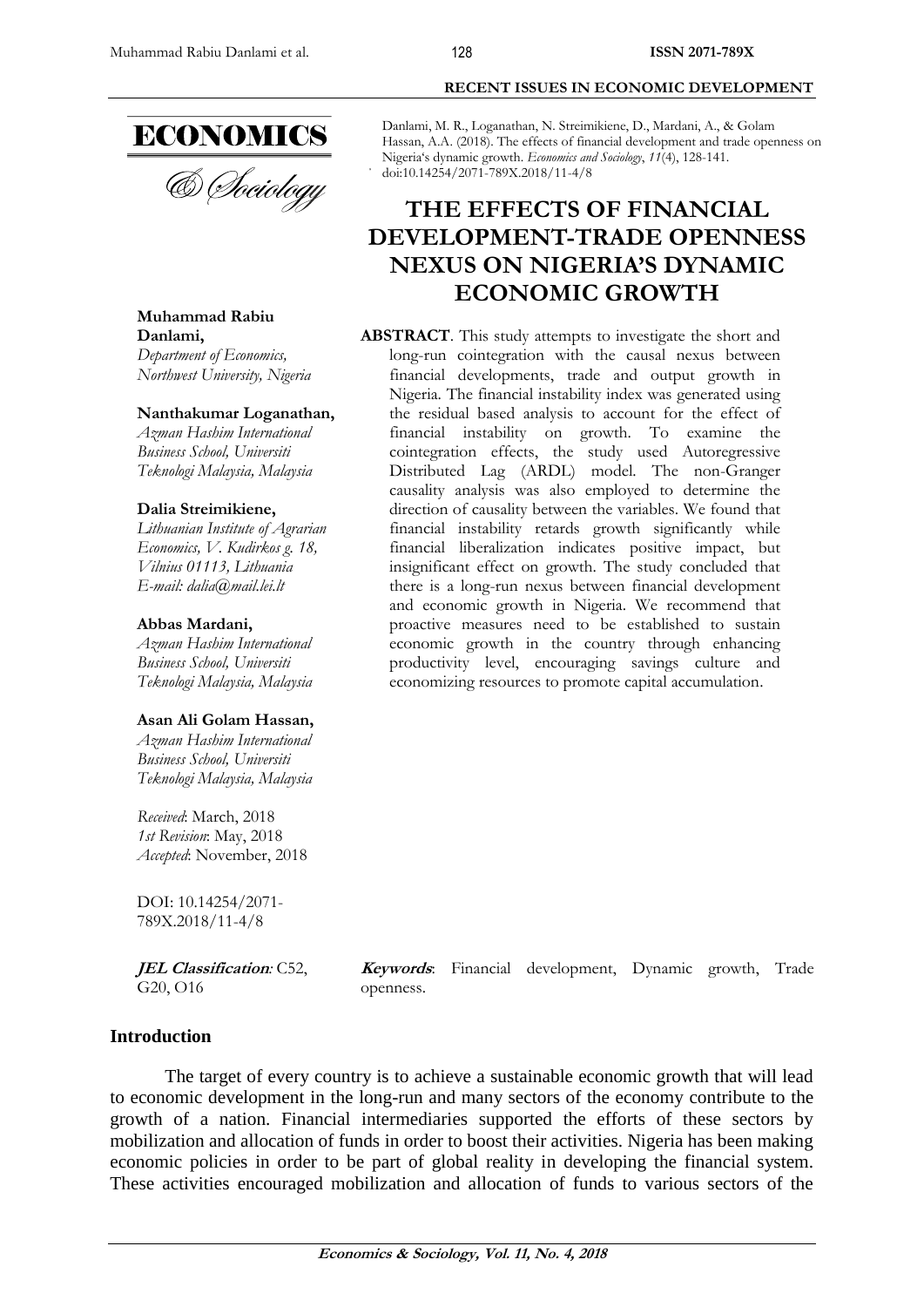economy. The Nigerian banking sector in 2004 was consolidated where mergers and acquisition, as well as other investment decisions took place. These made deposit money banks become more reliable, sound and healthy which lead to increase in consumer confidence. Insurance companies, specialized banks, industrial development banks, bank of industries, rural development bank, mortgage of financial institutions and the Nigerian stock exchange, also play a significant role in Nigeria's financial development. Acceleration of investments in the Nigerian financial sector can be attributed to government liberalization policies in the past decades and financial reforms of successive regimes. Records from National Bureau of Statistics (2014) indicated that, Nigerian finance and insurance sector contribution to the nominal GDP was on average around3% in 2016. However, there is an increase in 2017 to the tune of averaging 4%, and in terms of real GDP, finance and insurance contribution was also recorded increases on average at 3% in 2017. The target of Nigerian government is to accelerate these growth potentials. However, despite the growth records in the financial sector and her contributions to GDP in Nigeria, the country's economic growth is not stable. It is also difficult to ascertain whether financial development causes economic growth in the long-run or vice versa.

Over the years, there has been discussion from both the policy makers and within the academic circle on the nexus between financial development and economic growth (Pietrucha & Acedański, 2017; Ibrahim, Xiang, Nik Azman & Zulkafli, 2018; Štreimikienė et al., 2016; Kasperowicz, 2015; Simionescu et al., 2016; Onyusheva, et al., 2018; Milovic, & Jocovic, 2017; Vovk, Vovk & Lyashuk, 2017; Wu, & Chen, 2017)*.* Earlier works of scholars such as Schumpeter (1911), Patrick (1966), McKinnon, (1973), Shaw (1973) and Lucas (1988), among others contributed immensely to the study of the relationship between financial development and sustainable economic growth. They asserted that, financial sector development contributes in the quest to achieve economic growth while Lucas (1988), concentrated more on the impact of human capital development, increase in capital stock, technological change and income levels using neoclassical growth theories as factors determining economic growth rather than finance cause growth and believe that, the emphasis giving to finance is very badly over-stressed. Levine et al*.* (2000) in their cross-sectional study involving 74 countries covering the period 1960 to 1995 came to the conclusion that, financial intermediary development is positively related to economic growth and support the idea of supply-led-growth hypothesis. Ibrahim (2007) revealed that, financial market development has promoted growth and there is very minimal evidence that support the role of economic development influencing financial development in Malaysia. While, Taha et al. (2009) findings suggested the existence of the long-run equilibrium relationship between financial development and economic growth in Malaysia by employing a similar method used by Ibrahim (2007).Recent study by Rahim et al. (2014), found a unidirectional causality running between economic growth and financial development in Malaysia. Consequently, Awojobi (2013) also found a causal relationship running between financial development and economic growth in Greece mainly reflected from the debt crises faced by the country.

Adeniyi et al. (2015) has re-examined the relationship between financial development and economic growth in Nigeria. An inverse effect of financial development on growth were reported and threshold analysis indicates a direct effect of financial development on the country's economy. Ductor and Grechyna (2015) assessed the interdependence between financial development and real sector output and economic growth and the findings suggest that increase in financial development is as a result of the rise in the private credit and real output. The result further indicated that the influence of financial development on the economy will change in a negative irrespective of a growth in private credit if the real sector output reduces. Similar outcome in the case of private credit support for growth was reported by Abubakar et al. (2015) for the Economic Community of West African States (ECOWAS)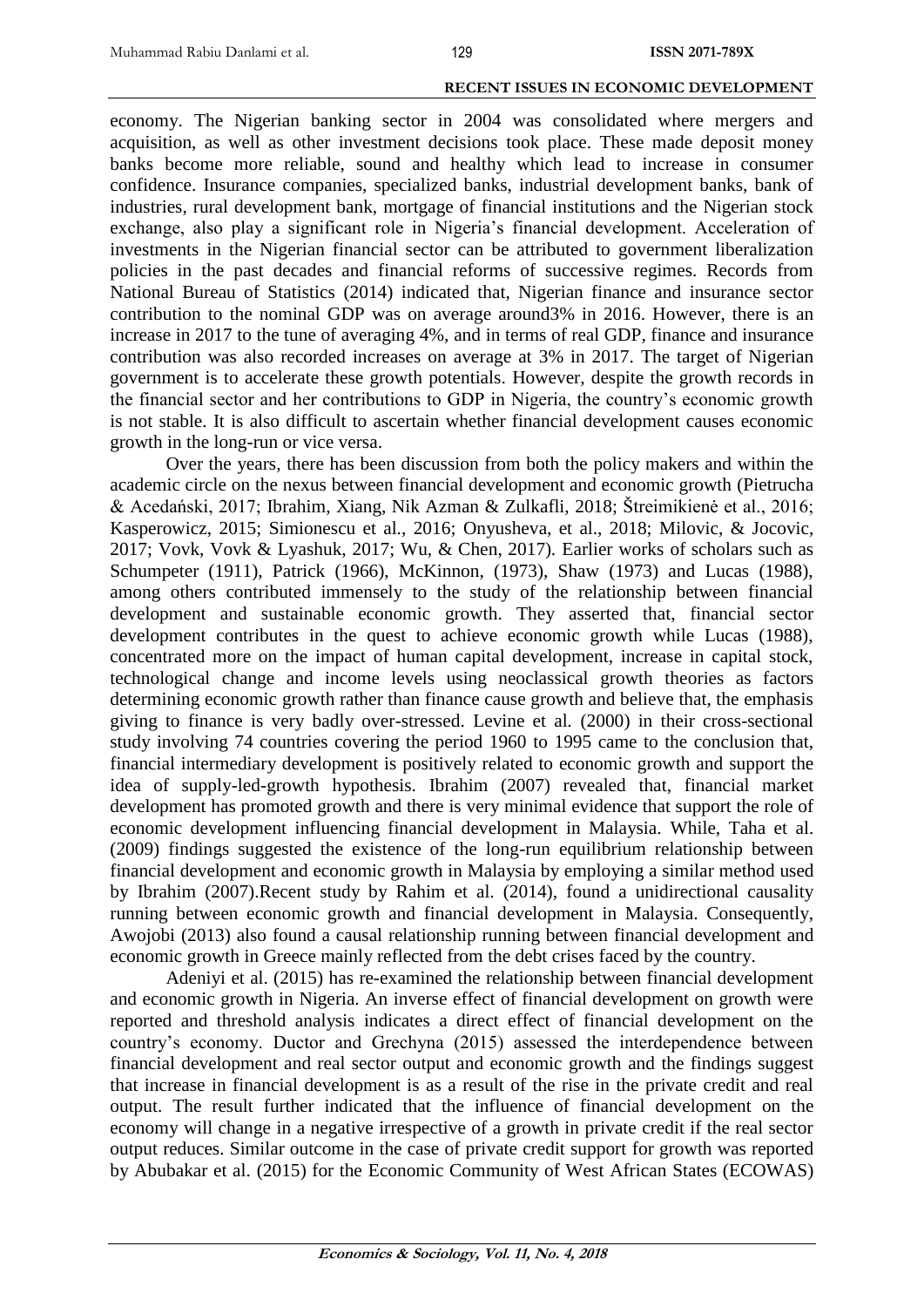in terms of the effect of financial development and human capital accumulation on growth. The findings revealed that private credit increases the level of economic growth in ECOWAS. Samargandi and Kutan (2016) also reaffirmed the evidences from the above studies by employing the Global VAR econometric analysis to investigate a dynamic relationship between private credit flows and economic growth in Brazil, Russia, India, China and South Africa (BRICS countries). The result shows a positive credit flow effect on growth of some BRICS countries, especially China and India.

130

Abid et al. (2016) used a non-parametric stochastic dominance and the multivariate vector autoregressive approaches to investigate the nature of the influence of financial development on economic growth (Dinu, 2015; Ohanyan & Androniceanu, 2017). The findings show that, GDP growth has dominant indicate on the financial development, while stock market dominance reflect a lower influence. Luintel et al. (2016) found that, marketbased financial system account for a sizable economic influence on the high-income countries than the middle and low income nations. Vithessonthi and Kumarasinghe (2016) analyzed the effect of financial development and international trade on stock market integration in 15 Asian developed and developing economies. The result shows that, financial development of the countries has a direct influence on the integration of their stock markets in the rest of the world. Batuo et al. (2017) conducted a study on African countries revealed that, liberalization of the financial system and its development have a direct effect on financial instability in the countries. Economic growth tends to decrease the financial instability, especially during the pre-liberalization period. In the case of financial inclusion and growth, Kim et al. (2017) employs panel data for 55 Organization of Islamic Cooperation (OIC) countries discovered that, financial inclusion is positively related to economic growth and the panel Granger causality analysis indicated that, financial inclusion and growth have a mutual causal effect.

Furthermore, Inekwe et al. (2017) has developed an ex-ante measure of distress in the financial system to predict the United States' also showed a higher negative effect on exports and investment. Neaime and Gaysset (2018) re-examined the impact of financial inclusion on stability, poverty and inequality in MENA countries. The GMM and GLS methods were utilized and the results suggested that, financial integration contributes to financial instability in the region. Further evidence revealed that financial inclusion has a positive influence on financial stability with the absence of a direct effect on poverty in the region. Pradhan et al. (2018) used a panel data for European countries and found that the innovation and financial development has Granger-caused by growth. According to Robin et al. (2018), the financial reform does not have a significant influence on the return on asset, but the net interest margin has raised in Bangladesh and the asset quality and capital has strength diversified profitability for the banks.

The above reasons motivated us to study the causal relationship between financial development, trade openness and endogenous output growth in Nigeria. This research will provide government with the direction on where it should focus its attention with regards to the design of policy framework and implementation. The rest of the paper is organized as follows. Section 2 describes the source of data and the estimation strategies. Section 3 is about the finding and discussion, and section 4 provides a summary and policy recommendations.

# **2. Data and estimation strategies**

This study employs the annual frequency data over the period of 1980 to 2016 and the data is obtained from the World Development Indicators (The World Bank, 2018). All series are transformed into logarithm specification in order to provide efficient findings without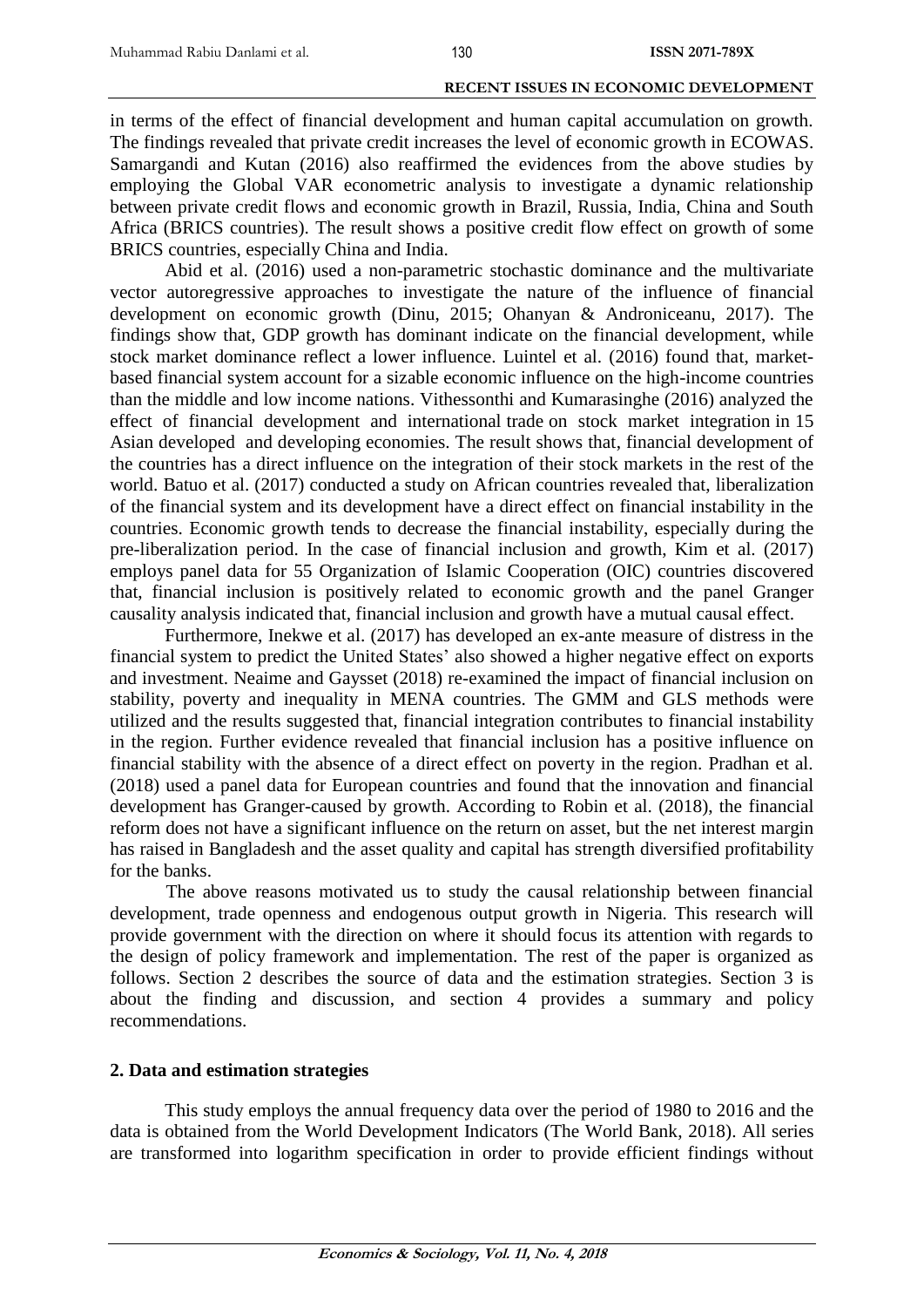robustness problem. The fundamental empirical modelling framework of this study followed the Cobb-Douglas type of production function as shown in equation (1):

131

$$
Y = AK^{\alpha}L^{\beta} \tag{1}
$$

where,  $Y$  is output level,  $K$  is capital stock and  $L$  represent the labour stock.  $A$  is the total factor productivity, while  $\varphi$  and  $\alpha$  are the coefficients. The fundamental Cobb-Douglas model, leads this study to formulate the following empirical model.

$$
RGDP_t = f(CPL_t, TO_t, MS_t, Fin_t)
$$
\n
$$
(2)
$$

where, the *RGDP*, *CPL, TO, MS and Fin* are the real domestic product taking deflator consideration, gross capital formation as a percentage of GDP, trade openness (composition of exports and imports) as a percentage of GDP, money supply as a ratio of GDP and the financial instability, respectively. The money supply as a percentage of GDP are measures based on M2 annual money supply and the financial instability series are generated using the OLS residual based analysis based on the Domestic Credit to Private Sector (DCFS) series as a percentage of GDP introduced by Loayza and Ranciere (2006).

$$
DCFS_t = \delta_o + \delta_1 DCFS_{t-1} + \delta_2 T + \varepsilon_t \tag{3}
$$

where,  $DCFS_t$  represent the domestic credit to private sector provided by the financial sector at current period while  $DCFS_{t-1}$ is a lagged 1 period of DCFS. Therefore, the actual values of the residuals have been obtained by regressing the DCFS on it lagged value with time trend. The fluctuation of the values of the residuals over the years indicates financial instability in Nigeria. The empirical equation is transformed into logarithm specification and modelled as follows:

$$
RGDP_t = \alpha_1 + \alpha_2 CPL_t + \alpha_3 TO_t + \alpha_4 MS_t + \alpha_5 Fin_t + \alpha_6 SAP_t + \mu_t \tag{4}
$$

where, the RGDP, CPL, TO, MS and Fin are the natural logarithm estimation series; and SAP is a dummy series represent the Structural Adjustment Program by the Nigerian government in the year 1986. The following Figure 1 show the estimated financial instability index for Nigeria and the residuals plunged to a negative value in 1998. This was characterized as one of the periods with high level of insolvency, increased number of non-performing loans and overall distress in the financial system.



Figure 1. The Financial instability indexes for Nigeria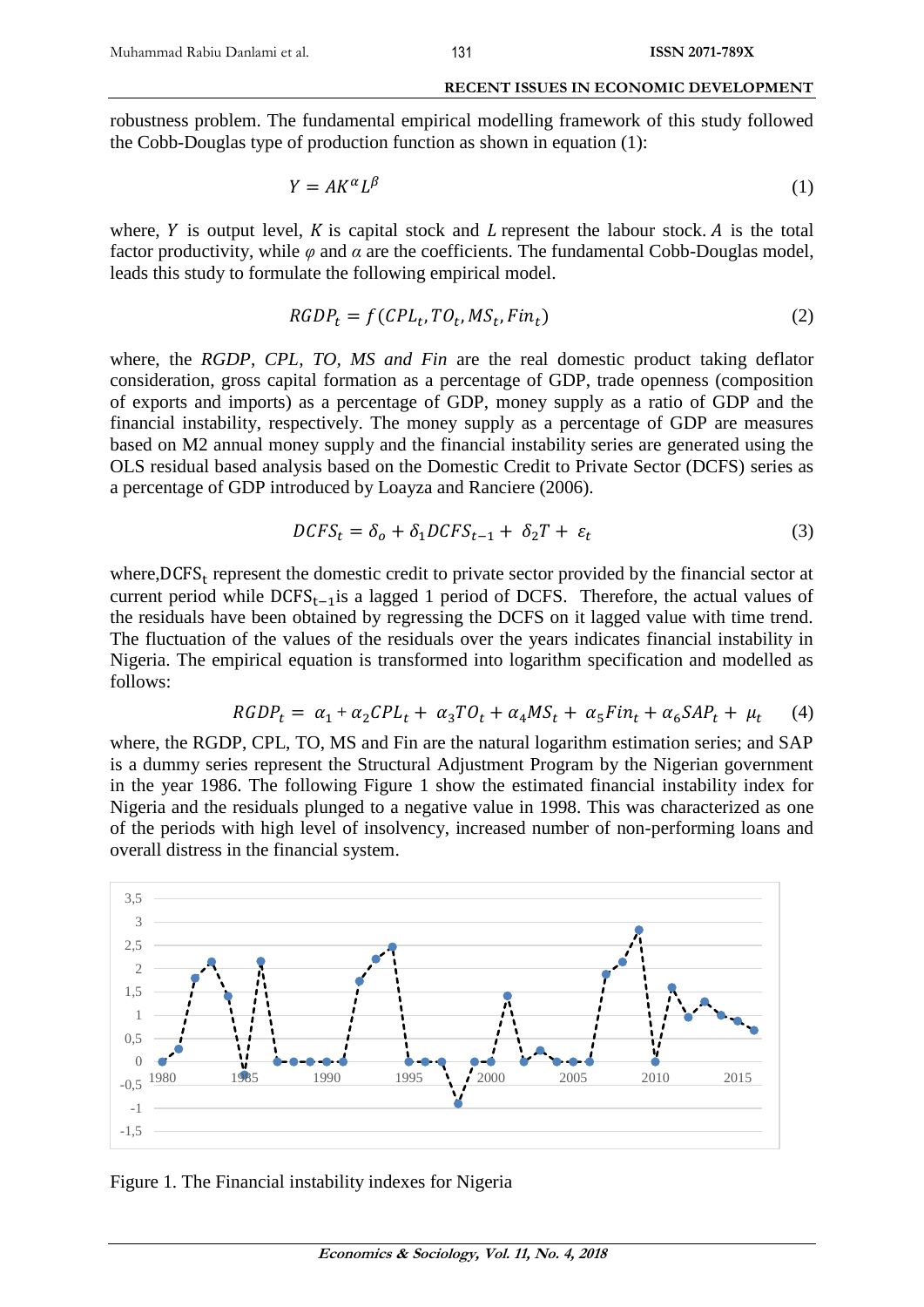Although, there are numbers of unit root tests, we employ the Saikkonen and Lütkepohl (2002) or known as SL test, since there is an unstable condition of the financial instability series and the regime issues in Nigeria. This SL test involves the deterministic term shift functions and the linear trend term and shift SL model can be shown as follow:

$$
y_t = \mu_0 + \mu_1 t + f_t(\theta)' + z_t \tag{5}
$$

Therefore, when there is a shift function with a break, therefore the SL test formulation can be defined as follows:

$$
f_t = d_t = \begin{cases} 0 & t < T_B \\ 1 & t \ge T_B \end{cases} \tag{6}
$$

where,  $T_B$  represents the dummy variable with shift date and this may be useful when there is a structural change in the series over the estimated time period.

Next, the causal influence between variables is often investigated using the fundamental Engle and Granger (1987) method. When a long run cointegration is established, the Granger causality test can be ascertained using the error correction term. The vector error correction framework in a matrix form is given below:

$$
\begin{bmatrix}\n\Delta GDP_{t} \\
\Delta CPL_{t} \\
\Delta TO_{t} \\
\Delta M S_{t} \\
\Delta Fin_{t}\n\end{bmatrix} = \begin{bmatrix}\n\alpha_{1} \\
\alpha_{2} \\
\alpha_{3} \\
\alpha_{4} \\
\alpha_{5}\n\end{bmatrix} + \begin{bmatrix}\n\varphi_{11,1} & \varphi_{12,1} & \varphi_{13,1} & \varphi_{14,1} & \varphi_{15,1} \\
\varphi_{21,1} & \varphi_{22,1} & \varphi_{23,1} & \varphi_{24,1} & \varphi_{25,1} \\
\varphi_{31,1} & \varphi_{32,1} & \varphi_{33,1} & \varphi_{34,1} & \varphi_{35,1} \\
\varphi_{41,1} & \varphi_{42,1} & \varphi_{43,1} & \varphi_{44,1} & \varphi_{45,1} \\
\varphi_{51,1} & \varphi_{52,1} & \varphi_{53,1} & \varphi_{54,1} & \varphi_{55,1}\n\end{bmatrix} \times \begin{bmatrix}\n\Delta GDP_{t-1} \\
\Delta TOP_{t-1} \\
\Delta M S_{t-1} \\
\Delta Min_{t-1}\n\end{bmatrix} + \cdots
$$
\n
$$
\begin{bmatrix}\n\varphi_{11,i} & \varphi_{12,i} & \varphi_{13,i} & \varphi_{14,i} & \varphi_{15,i} \\
\varphi_{21,i} & \varphi_{22,i} & \varphi_{23,i} & \varphi_{24,i} & \varphi_{25,i} \\
\varphi_{31,i} & \varphi_{32,i} & \varphi_{33,i} & \varphi_{34,i} & \varphi_{35,i} \\
\varphi_{41,i} & \varphi_{42,i} & \varphi_{43,i} & \varphi_{44,i} & \varphi_{45,i} \\
\varphi_{51,i} & \varphi_{52,i} & \varphi_{53,i} & \varphi_{54,i} & \varphi_{55,i}\n\end{bmatrix} \times \begin{bmatrix}\n\Delta GDP_{t-i} \\
\Delta CD_{t-i} \\
\Delta T O_{t-i} \\
\Delta F i n_{t-i}\n\end{bmatrix} + \begin{bmatrix}\n\varphi_{1} \\
\varphi_{2} \\
\varphi_{3} \\
\varphi_{4}\n\end{bmatrix} \times \begin{bmatrix}\
$$

where,  $\Delta$  denotes a difference operator. While, $\varphi$ 's are the parameters to be estimated and the *ectt-1*represent the lagged error term which indicating the long-run cointegration condition. The statistical test can be applied to determine the long-run association indicated by the significance of the lagged error correction term based on the optimal lag length based on the SIC. The *F-*test statistic will be applied to examine the significance of the coefficients of the lag variables based on the joint null hypothesis of no long-run nexus as  $H_0: \varphi_2 = \varphi_3 =$  $\varphi_4 = \varphi_5 = 0$ , against the alternative hypothesis of long-run cointegration, that is $H_1: \varphi_2 \neq \varphi_3 \neq$  $\varphi_4 \neq \varphi_5 = 0$ . However, in order to give further merit to the cointegration results, this study will employ the non-Granger causality test or well-known as the modified Wald test.

This approach is equally important when the economic series are either integrated of different orders, not cointegrated or both. For the non-granger causality framework, the error correction term cannot be applied for Granger causality tests and the standard (pairwise) Granger causality method may not give robust results. Hence, Toda and Yamamoto (1995) provide a method to test for the presence of causality, irrespective of whether the variables are  $I(0)$ ,  $I(1)$  or  $I(2)$ , not cointegrated or cointegrated of an arbitrary order. The following non-Granger causalitymodel is presented based on the VAR system: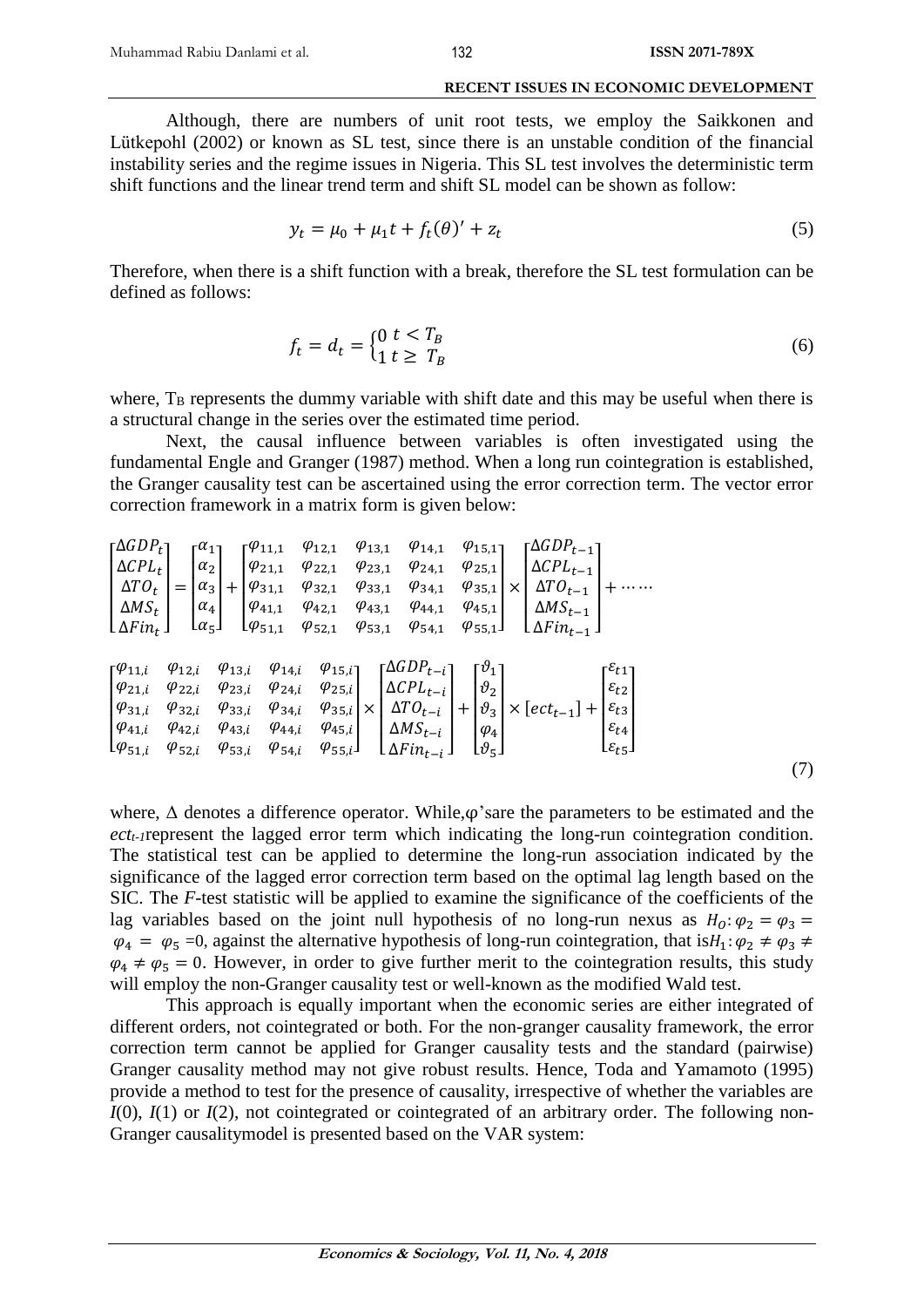$$
RGDP_{t} = \beta_{0} \left( \sum_{i=1}^{k} \beta_{1}RGDP_{t-i} + \sum_{i=k+1}^{d_{max}} \beta_{2}RGDP_{t-i} \right) + \left( \sum_{i=1}^{k} \alpha_{1} CPL_{t-i} + \sum_{i=k+1}^{d_{max}} \alpha_{2} CPL_{t-i} \right) + \left( \sum_{i=1}^{k} \varphi_{1} TO_{t-i} + \sum_{i=k+1}^{d_{max}} \varphi_{2} TO_{t-i} \right) + \left( \sum_{i=1}^{k} \vartheta_{1} MS_{t-i} + \sum_{i=k+1}^{d_{max}} \vartheta_{2} MS_{t-i} \right) + \left( \sum_{i=1}^{k} \omega_{1} Fin_{t-i} + \sum_{i=k+1}^{d_{max}} \omega_{2} Fin_{t-i} \right) + \varepsilon_{t}
$$
\n(8)

where, k is the optimal time lag captured from the SIC value on the initial VAR model and dmax value is represented the maximum integration order from the VAR estimation system. Hence, in equation (8), the Granger causality running is from *CPL, TO, MS* and *Fin* to *the RGDP, which* implies  $\eta_{1i} \neq 0 \forall i$ ,  $\delta_{1i} \neq 0 \forall i$ ,  $\ell_{1i} \neq 0 \forall i$ , and  $o_{1i} \neq 0 \forall i$ , respectively.

# **2. Results and discussion**

The descriptive statistics and the correlation matrix are presented in Table 1 below. The p-values from the Jarque-Bera (J-B) statistical test shows that all the series are normally distributed. It can be observed that, CPL series have a positive correlation relationship at 1% level, while other series have a negative relationship as shown in the second part of Table 1.

|          | $RGDP_t$ | $CPL_t$   | $MS_t$             | $TO_t$    | $Fin_t$  |
|----------|----------|-----------|--------------------|-----------|----------|
| Mean     | 1.143    | 2.455     | 3.166              | 3.911     | 0.747    |
| Median   | 1.445    | 2.447     | 3.118              | 3.997     | 0.000    |
| Maximum  | 3.519    | 3.527     | 3.767              | 4.404     | 2.835    |
| Minimum  | $-0.835$ | 1.699     | 2.583              | 3.162     | $-0.901$ |
| $J-B$    | 0.800    | 3.225     | 0.209              | 4.093     | 3.506    |
|          | (0.670)  | (0.199)   | (0.901)            | (0.129)   | (0.173)  |
|          |          |           | Correlation matrix |           |          |
| $RGDP_t$ | 1.000    |           |                    |           |          |
| $CPL_t$  | $-0.250$ | 1.000     |                    |           |          |
|          | (0.154)  |           |                    |           |          |
| $MS_t$   | $-0.191$ | $0.464*$  | 1.000              |           |          |
|          | (0.257)  | (0.006)   |                    |           |          |
| $TO_t$   | 0.211    | $-0.439*$ | $-0.406**$         | 1.000     |          |
|          | (0.234)  | (0.009)   | (0.017)            |           |          |
| $Fin_t$  | $-0.251$ | 0.271     | 0.656              | $-0.218*$ | 1.000    |
|          | (0.152)  | (0.121)   | (0.214)            | (0.000)   |          |

Table 1. Descriptive statistics and correlation matrix

Note: \* and \*\* indicates levels of significance at 1% and 5% respectively. The p-values are in parenthesis.

Table 2 shows the results of the unit root test. This study utilized shift dummy based on Saikkonen and Lütkepohl (2002) analysis. It is superior over the widely used Augmented Dickey-Fuller (ADF), Phillip-Perron (PP), DF-GLS and other traditional approaches since they may lead to inefficient and bias results when there is a level shift in the series. The result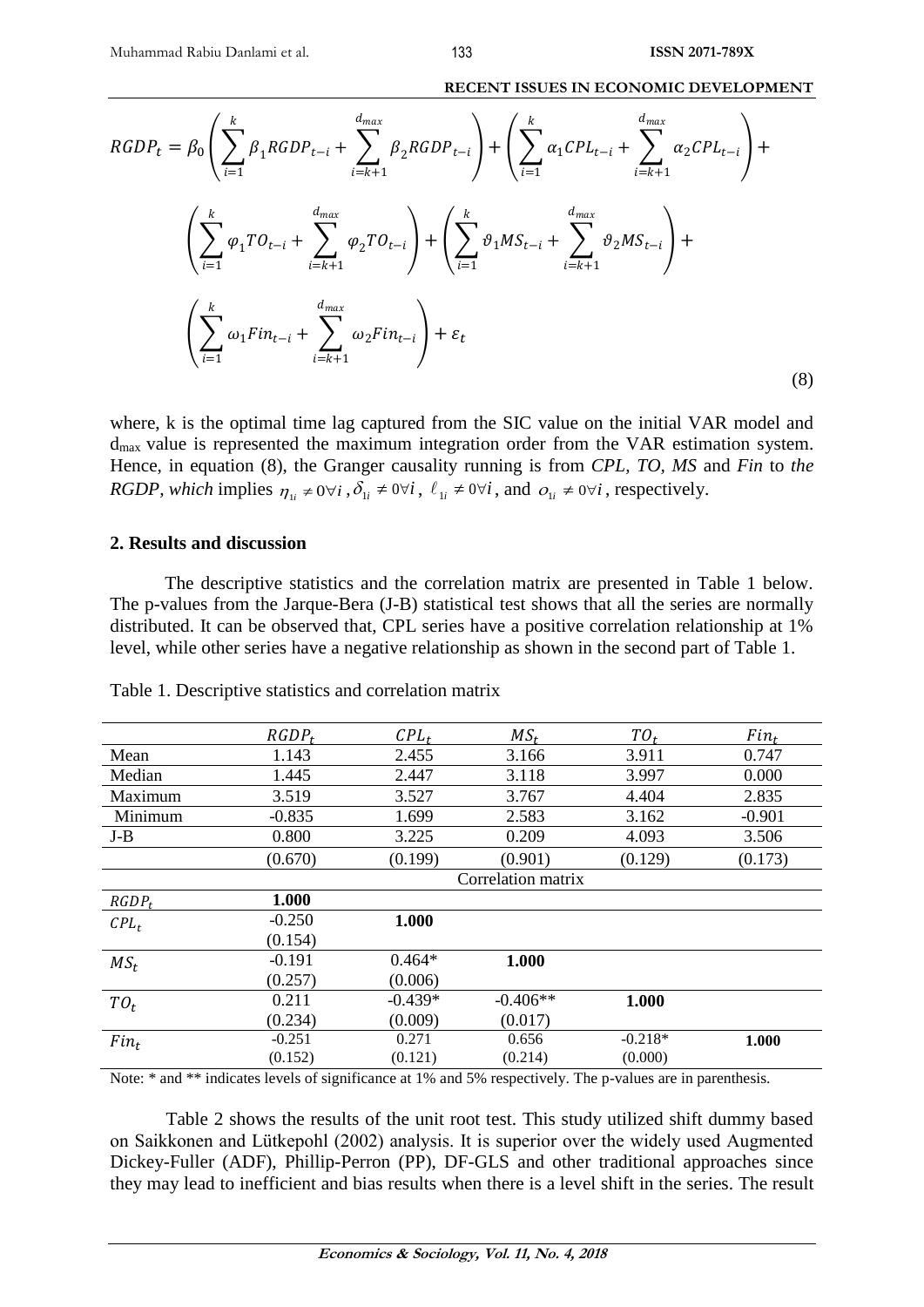shows that, the order of integration of the variables are at *I*(1) condition. All the variables are non-stationary at level in the presence of structural break at the 1% level of significance.

| Table 2. SLunit root test results |  |  |
|-----------------------------------|--|--|
|                                   |  |  |

| Variables         | At level    | At first difference |
|-------------------|-------------|---------------------|
| $RGDP_t$          | $-2.115(3)$ | $-4.134(3)$ *       |
| $\mathcal{C}PL_t$ | $-1.669(3)$ | $-3.884(3)$ *       |
| $MS_t$            | $-2.502(4)$ | $-5.224(4)^*$       |
| $TO_t$            | $-1.751(1)$ | $-3.966(1)$ *       |
| $Fin_t$           | $-2.436(3)$ | $-3.922(3)$ *       |

Note: The critical values are -3.48, -2.88 and -2.58 at 1%, 5% and 10% level of significance respectively based on Lanne et al. (2002).

\* denotes the significance level at 1%. Values in ( ) indicate the optimal lag length.

However, this unique order of integration allows this study to employ the ARDL Bound test for long-run cointegration. Although ARDL method can be applied in the case of mixed order of integration, i.e., *I*(0) and *I*(1) but in the case of *I*(2), calculated F-statistics would not provide meaningful results (Ouattara, 2004). After the unit root test, the selection of lag length is vital for the ARDL model to calculate F-statistics for cointegration. The following Table 3 indicates lag 1 as an optimal lag to be used. The lagged length was determined by AIC, HQ and SIC information criterion.

Table 3. Lag order selection criteria

| Lag order | <b>FPE</b> | AIC              | <b>SIC</b> | HC       |  |
|-----------|------------|------------------|------------|----------|--|
|           | 0.000      | 6.363            | 6.592      | 6.439    |  |
|           | 9.490*     | $4.905*$         | $5279*$    | $5.360*$ |  |
|           | 0.000      | $4.92^{\degree}$ | 7.431      | 5.756    |  |

Note: \* indicates lag order selected by the criterion 5% significance level. LR=sequential modified LR test statistic, FPE= Final prediction error, AIC=Akaike Information Criterion, SIC=Schwarz Information Criterion, and HQ=Hannan-Quinn Information Criterion.

The long-run nexus between the variables has been investigated with the aid of the ARDL bounds test. The empirical results from Table 4 indicates that, the computed Fstatistics for the first model using GDP as a dependent variable exceeded the upper bound of Pesaran et al. (2001) F-bounds table. Therefore, the null hypothesis suggesting the absence of long-run relationship is rejected at the 10% significance level. However, trade openness as a dependent variable also has a long-run nexus with the rest of the regressors at the 5% level of significance. Model one result reveals that gross capital formation; trade openness, money supply and the financial instability index have a relationship in the long-run.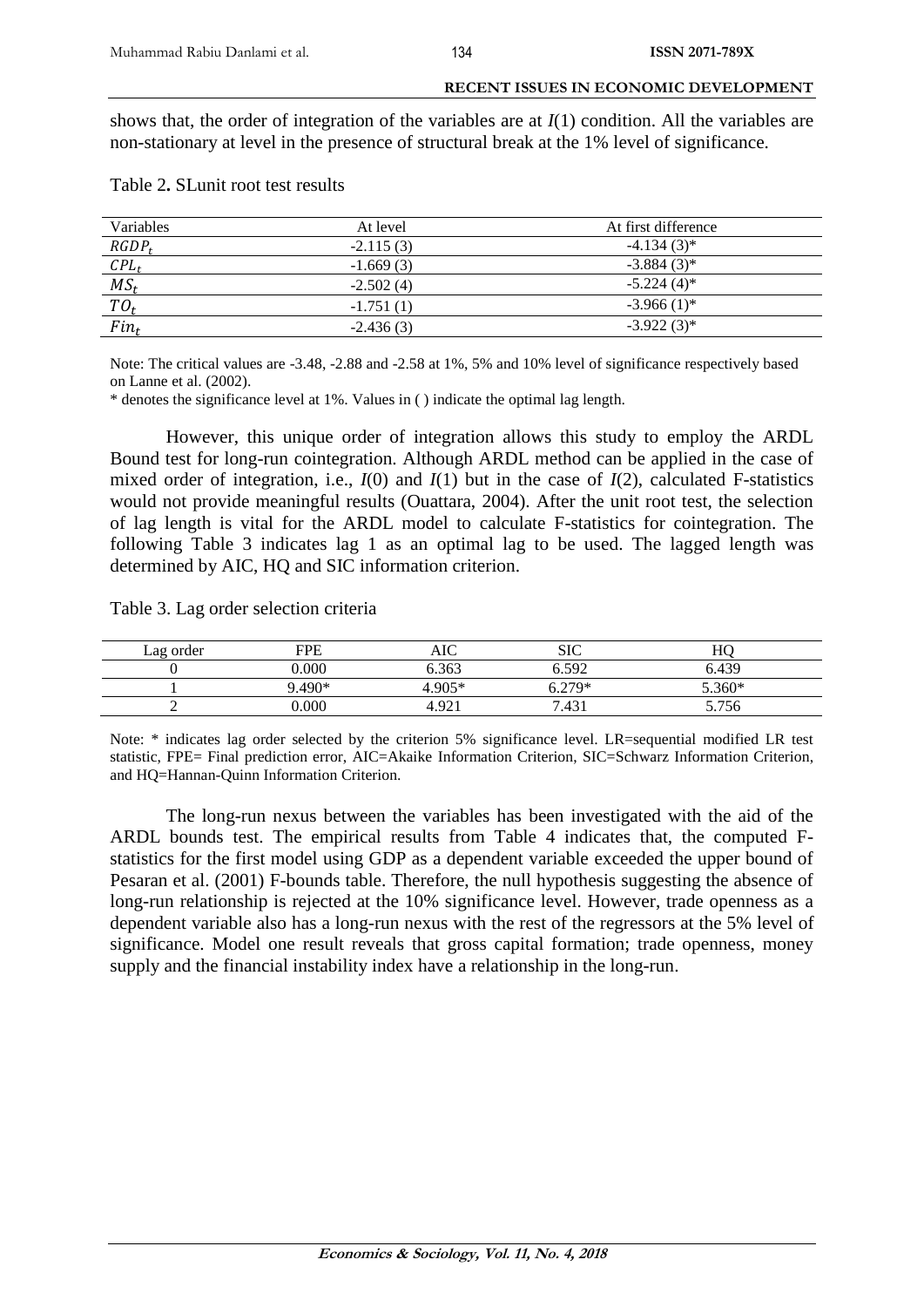| <b>Estimated Models</b>                | Optima lag structure | $F$ -statistics     |
|----------------------------------------|----------------------|---------------------|
| $RGDP_t = f(CPL_t, TO_t, MS_t, Fin_t)$ | (1,1,0,0,1)          | 3.239 ***           |
| $CPL_t = f(RGDP_t, TO_t, MS_t, Fin_t)$ | (1,0,0,0,1)          | 1.391               |
| $MS_t = f(CPL_t, TO_t, RGBP_t, Fin_t)$ | (1,0,1,0,0)          | 2.411               |
| $TO_t = f(CPL_t, RGBP_t, MS_t, Fin_t)$ | (1,0,1,0,1)          | $3.427**$           |
| $Fin_t = f(CPL_t, TO_t, MS_t, RGB_t)$  | (1,0,1,0,0)          | 2.793               |
| Level of significance                  | Lower Bounds         | <b>Upper Bounds</b> |
| 1%                                     | 2.88                 | 3.99                |
| 5%                                     | 2.27                 | 3.28                |
| 10%                                    | 1.99                 | 2.94                |

### Table 4. Multidimensional ARDL bounds testing results

Note: \*, \*\* and \*\*\* denotes 1%, 5% and 10% significant level, respectively. The optimal lag criteria are determined based on the SIC.

Table 5 reported the results of the long and short-run ARDL-ECM analysis. We found that, money supply has a positive effect on growth in both periods of analysis. The result shows that in the long-run, a 1% increase in money supply will be accompanied by a 7.9% rise in the GDP level, assuming all things remain the same, while in the short-run, a 1% raise in money supply will lead to 5.7% increase in GDP. This supports the findings of Simionescu et al. (2018), which was obtained for chosen Central European countries, and Waheed and Younus (2010), though they found significant impact of the ratio of M2 to GDP on economic growth. The reason for the insignificant result of this study is that, the ratio of M2 to GDP measures the extent of monetization rather than financial depth in developing countries (Demetriades & Luintel, 1996; Luintel & Khan, 1999). They argued that in developing countries, the monetization can be increase without financial development occurring. It has been observed that large amount of money stock in developing countries is held outside the banking system and this indicates a lesser degree of financial intermediation by the banking institutions. This is supported by the findings of by Ehigiamusoe (2013) that reported a negative relationship between economic growth and money supply

The result for the structural adjustment policy or financial liberalization also reveals a positive effect on GDP, though insignificant, it indicates that, the liberalization policy will contribute to output growth in the long-run as expected. The results are in line with McKinnon (1973) and Shaw (1973) hypothesis, that any form of government involvement in regulating the financial system will retard growth. The result also corroborates with the findings of Gaytan and Ranciere (2005), that after financial liberalization, emerging countries will face financial crises, volatility of credit and low output growth, but they will be free from such crises and have stable growth in the long-run. The short-run difficulties are justified by lack of proper supervision during the credit expansion by banks after the financial liberalization (Rajan, 1994). Financial reforms in Nigeria mostly affect the economy through the banking sector, as it account for more than 90% of all transactions in the financial system.

The elasticity of gross capital formation indicated a negative impact on economic growth and also significant at the 5% level. The result corroborates with the findings of Ohwofasa and Aiyedogbon (2013). The negative effect of capital on growth in the long-run is attributed to the low level of per capita income, low level of savings and investment in the less developing countries. In Nigeria about 90% of national income comes from crude oil. Agriculture, technological advancement and industrialization is minimal in terms of performance (Osundina & Osundina, 2014). Trade openness and financial instability index indicated an inverse relationship with economic growth in both the short and long-run. This is in line with the results obtained by Nwosa et al. (2011) and Loayza and Ranciere (2006) respectively. The reason is that, the strategies for development on either financial sector or trade liberalization is not seem to be effective for Sub-Saharan African countries (Gries et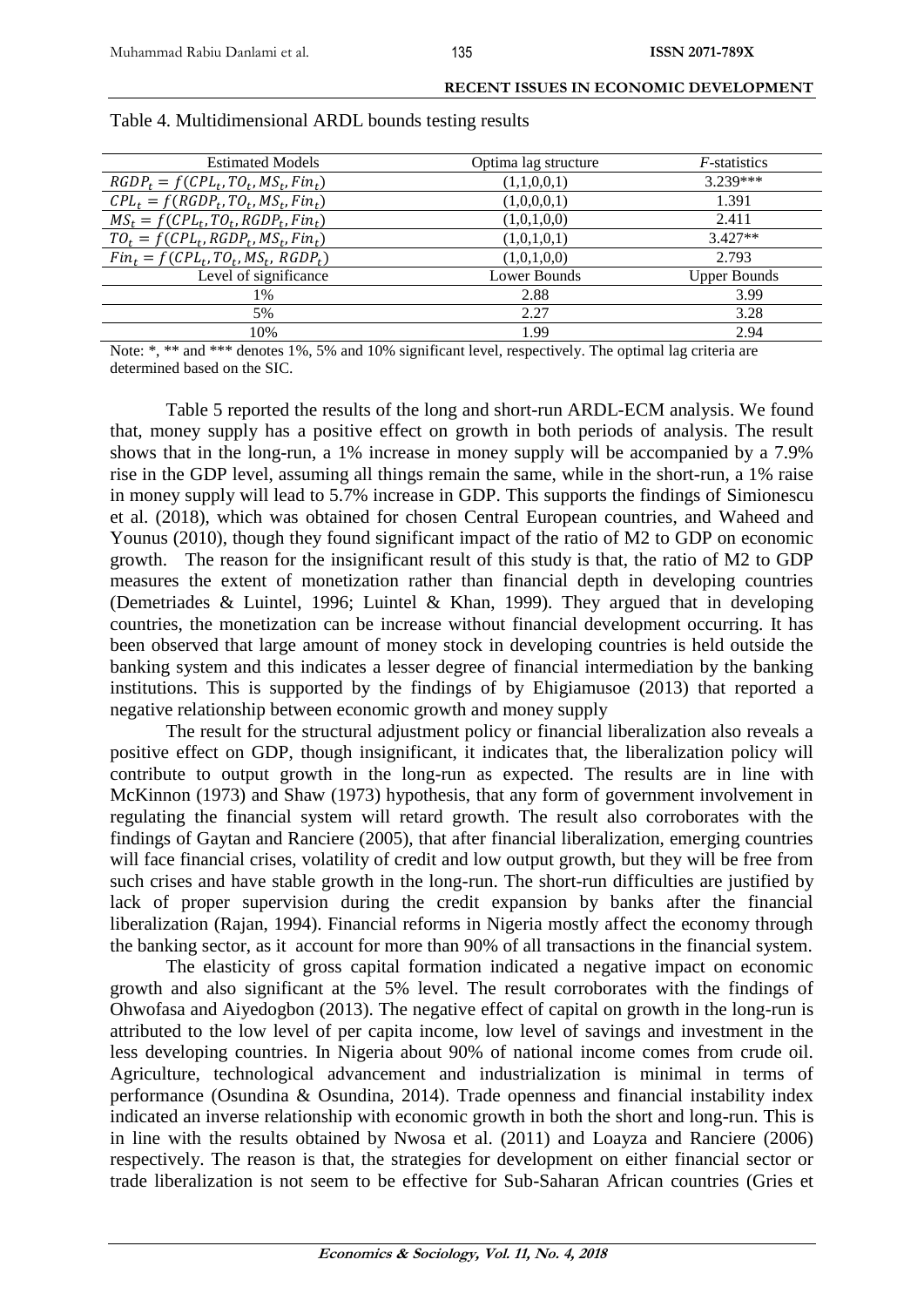al., 2009). Economic mismanagement and fiscal indiscipline are part of the reason for financial instability in Nigeria. (Ogujiuba & Obiechina, 2011).

| Dependent variable: $RGDP_t$ | Coefficient | t-statistic                          | <i>p</i> -value |
|------------------------------|-------------|--------------------------------------|-----------------|
|                              | $-1.736**$  | $-2.071$                             | 0.049           |
| $CPL_t$                      | (0.838)     |                                      |                 |
|                              | 0.079       | 0.064                                | 0.949           |
| $MS_t$                       | (1.231)     |                                      |                 |
|                              | $-2.521**$  | $-2.162$                             | 0.041           |
| $TO_t$                       | (1.166)     |                                      |                 |
|                              | $-0.093$    | $-0.307$                             | 0.761           |
| $Fin_t$                      | (0.303)     |                                      |                 |
| $T_B = SAP$                  | 0.179       | 0.189                                | 0.852           |
|                              | (0.948)     |                                      |                 |
|                              | 1.874**     | 2.409                                | 0.023           |
| $\Delta CPL_t$               | (0.778)     |                                      |                 |
| $\Delta MS_t$                | 0.057       | 0.064                                | 0.949           |
|                              | (0.881)     |                                      |                 |
| $\Delta T O_t$               | $-1.820**$  | $-2.519$                             | $0.018\,$       |
|                              | (0.723)     |                                      |                 |
| $\Delta Fin_t$               | $-0.067$    |                                      | 0.762           |
|                              | (0.219)     | $-0.306$                             |                 |
| $T_B = SAP$                  | $-3.362*$   | $-2.767$                             | 0.010           |
|                              | (1.215)     |                                      |                 |
|                              | $-0.722*$   | $-4.672$                             | 0.000           |
| $\mathit{ect}_{t-1}$         | (0.155)     |                                      |                 |
| Diagnostic tests             |             |                                      |                 |
| $R^2$                        | 0.640       | $\chi^2_{\rm SERIAL}$                | 1.399           |
|                              |             |                                      | [0.237]         |
| Adj- $R^2$                   | 0.521       | $\chi^2_{\scriptscriptstyle{RESET}}$ | 1.148           |
|                              |             |                                      | [0.284]         |
| $F$ -statistics              | $7.124*$    | $\chi^2_{\scriptscriptstyle NORMAL}$ | 3.277           |
|                              | [0.000]     |                                      | [0.194]         |
| DW statistics                | 2.256       | $\chi^2_{ARCH}$                      | 0.279           |
|                              |             |                                      | [0.597]         |
| <b>CUSUM</b>                 | Stable      | <b>CUSUMQ</b>                        | Stable          |

| Table 5. ARDL-ECM estimates |  |
|-----------------------------|--|
|-----------------------------|--|

Note: \*, \*\* and \*\*\* denote levels of significance at 1%, 5% and 10% respectively. Values in ( ) and [ ] represent standard errors and p-value, respectively.

In the short-run period, financial liberalization retards growth. This is indicated by a negative sign and it is in conformity with the findings of Owusu and Odhiambo (2012) that after the financial reform, there was an inefficient credit allocation in the economy. Poorly managed liberalization reform and laxity in supervision by the regulators are also part of the reason for bank's weaknesses in Nigeria. Before the banking reform of 2004, banks often finance short-term arbitrage projects rather than productive private investment. This confirms the findings of Gaytan and Ranciere (2005), that developing economies will face financial crises, volatility of credit and low output growth in the short-run. Capital formation has a positive relationship with output growth in the short-run. The result is inconsistent with the findings of Kagochi et al. (2013). This support the neoclassical growth theory developed by Solow (1956) and Swan (1956) that in the short-run, initial capital accumulation tends to rise before the effect of diminishing returns set in which decrease growth in the long-run. The lagged error term,  $ect_{t-1}$  indicates -0.722 at the 1% level of significant meaning that, the short-run shocks or deviations are corrected by the speed of 72% towards the long-run equilibrium condition. In addition, changes from the equilibrium level of financial development are corrected by more than 72%, confirming our results that indicate a long-run nexus between the variables.

136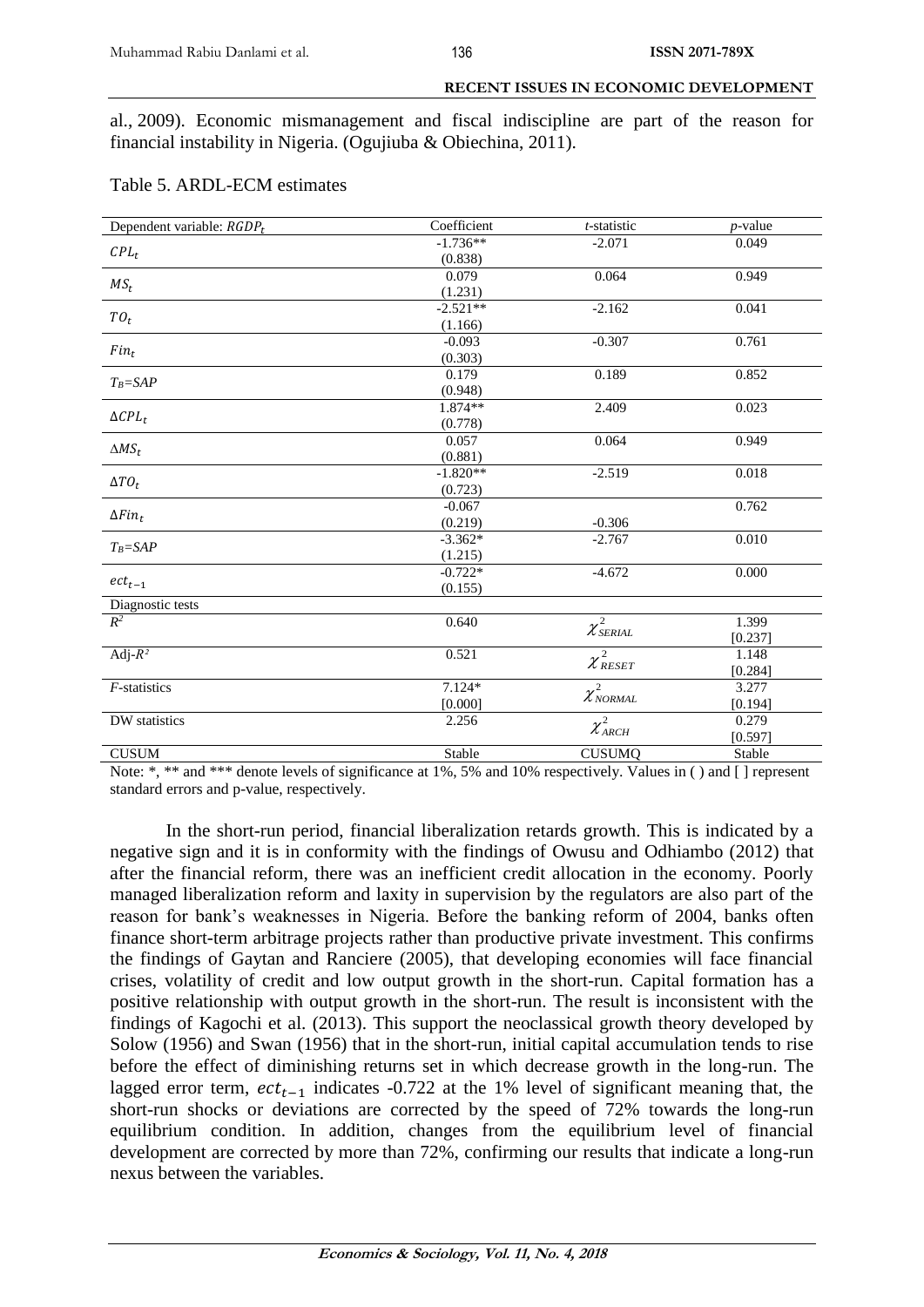The stability of the parameters in the periods of analysis is investigated using the Cumulative sum of recursive residuals (CUSUM) and the cumulative sum squared of the recursive residuals (CUSUMsq). These tests are crucial because if there is misspecification of a model, estimated coefficients may vary in time series dates. Then it is likely to have biased estimates that can affect the explanatory power of the empirical results. In terms of sensitivity, residuals are not very sensitive when there are small parameter changes. It is possible to detect changes through recursive residual analysis. Recursive residual is expected to have a value of zero if the null hypothesis of the parameter consistency is correct and if the parameters are not consistent, recursive residual will have non-zero expected values due to parameter change.

There were high level of insolvency, increased number of non-performing loans and overall distress in the financial system**.** The county's macroeconomic conditions were destabilized due to volatility in fiscal spending. This discourages private investments. The rate of unemployment, inflation and domestic debt profile increased. The rate of inflation was recorded at 10% in 1999, but increased on average about 21.8% in 2003. The government introduced macroeconomic reforms and other measure aimed at improving the economy and this leads to the improvement in the standard of living for the average Nigerians while unemployment rates slightly declined. Table 6 shows the result of non-Granger causality test indicating the relationship directions between the variables. The gross capital formation Granger-causes on RGDP at the 5% level of significance. This can be justified that capital accumulation supports growth; the gross capital formation and trade openness also has a unidirectional relationship at 1% significance level. Moreover, the money supply has a causal effect on RGDP at the 10% level of significance, and the money supply do not have influence on economic growth. However, there is no feedback causality between the variables under investigation.

|          | Dependent variable: $RGDP(\chi^2)$ |         |         |                 |         |
|----------|------------------------------------|---------|---------|-----------------|---------|
|          | $RGDP_t$                           | $CPL_t$ | $TO_t$  | MS <sub>r</sub> | $Fin_t$ |
| $RGDP_t$ | $\overline{\phantom{a}}$           | 1.075   | 1.798   | 0.314           | 1.135   |
|          |                                    | (0.584) | (0.407) | (0.855)         | (0.567) |
| $CPL_t$  | $6.877**$                          |         | 15.089* | 2.061           | 3.363   |
|          | (0.032)                            |         | (0.001) | (0.355)         | (0.186) |
| $TO_t$   | 3.725                              | 1.239   |         | 0.707           | 1.598   |
|          | (0.155)                            | (0.538) |         | (0.702)         | (0.441) |
| $MS_t$   | $5.754***$                         | 3.160   | 2.797   |                 | 1.921   |
|          | (0.056)                            | (0.206) | (0.247) |                 | (0.383) |
| $Fin_t$  | 1.747                              | 1.117   | 3.421   | 0.912           |         |
|          | (0.418)                            | (0.572) | (0.181) | (0.634)         |         |

Table 6.Non-Granger causality test results

Note: \*, \*\* and \*\*\* refers to 1%, 5% and 10% level of significance respectively. The *p*-values are in parenthesis.

# **5. Conclusion Remarks**

The results suggesting the positive impact of financial liberalization on growth potential had been presented. Findings revealed that trade openness did not have a meaningful contribution to output growth while financial instability retard growth significantly. Gross capital formation and money supply have less impact on growth Therefore, we recommend that Proactive measures need to be established to sustain economic growth in the country through enhancing productivity level, encouraging savings culture and economizing resources to promote capital accumulation. Credit facilities need to be efficiently allocated for investment to thrive. Proper supervision of the entire financial activities should enhance to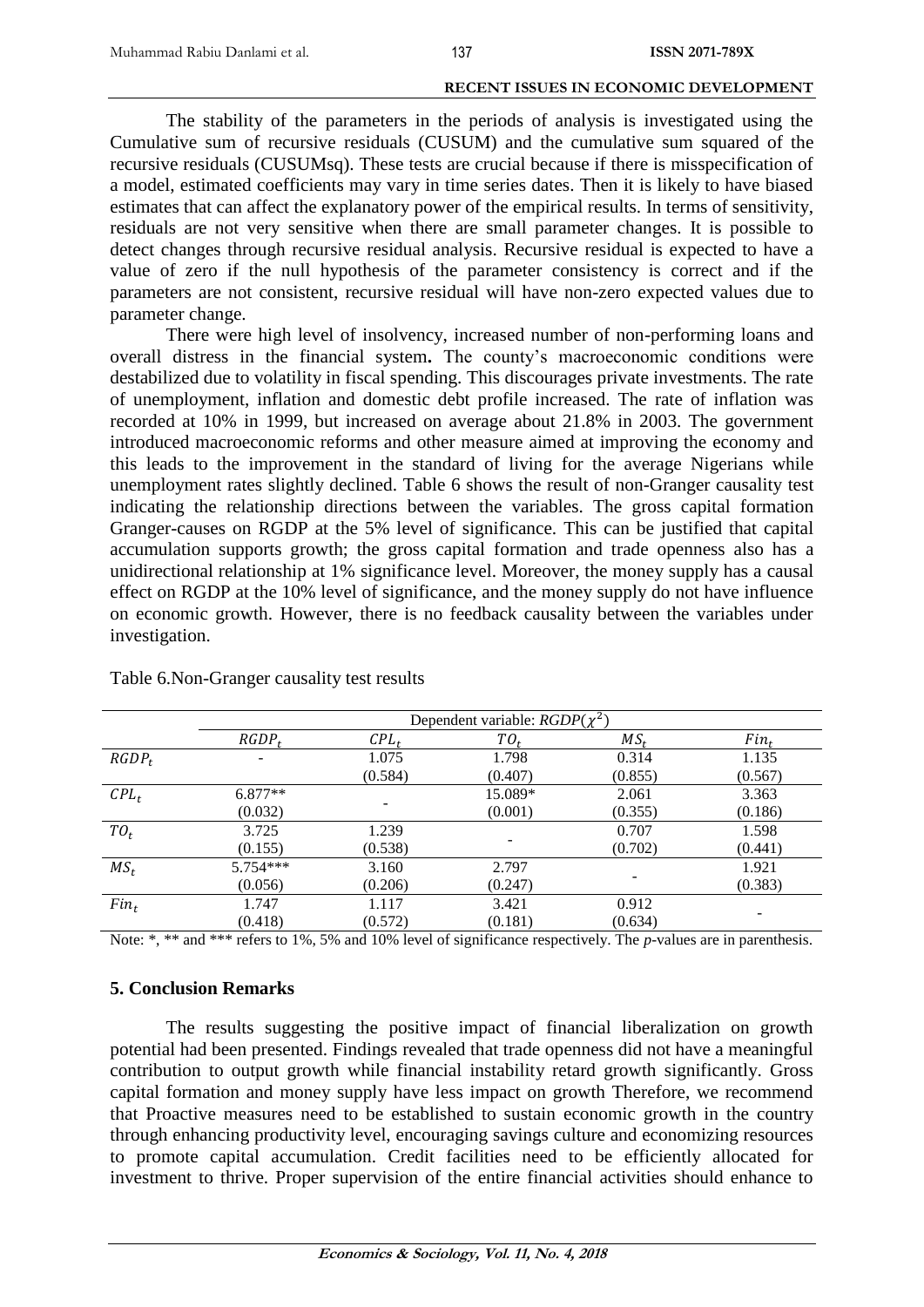avoid possible distress in the financial system. This will avert an economic recession in the future. There should be more checks and monitoring of risk prone portfolios for banks by the regulatory authorities and ensuring their adequate competition. This would help in promoting stable financial activities. The concern authorities must ensure that viable transactions are conducted in the stock markets as well as other financial markets. Finally, there should be a proper design and implementation of policies that will overhaul the entire financial system. This will help boost economic growth and development in the long-run. Future studies should incorporate other measures and indicators of financial development, such as stock market indicators, labor input and financial globalization index into the study. Period of analysis also needs to be extended in order to capture the overall picture of the impact of financial development on economic growth in Nigeria.

# **Acknowledgement**

We would like to thank the Universiti Teknologi Malaysia (UTM) for supporting and funding this research under the UTMSHINE Flagship Research Grant (Ref. No: PY/2017/02187).

# **References**

- Abid, F., Bahloul, S., & Mroua, M. (2016). Financial development and economic growth in MENA countries. *Journal of Policy Modeling, 38*(6), 1099-1117.
- Abubakar, A., Kassim, S. H., & Yusoff, M. B. (2015). Financial development, human capital accumulation and economic growth: Empirical evidence from the economic community of West African States (ECOWAS). *Procedia-Social and Behavioral Sciences, 172*, 96- 103.
- Adeniyi, O., Oyinlola, A., Omisakin, O., & Egwaikhide, F. O. (2015). Financial development and economic growth in Nigeria: Evidence from threshold modelling.Economic Analysis and Policy, 47, 11-21.
- Awojobi, O. (2013). Does trade openness and financial liberalization foster growth? An empirical study of Greek economy. *International Journal of Social Economics, 40*(6), 537-555.
- Batuo, M., Mlambo, K., & Asongu, S. (2018). Linkages between financial development, financial instability, financial liberalisation and economic growth in Africa. *Research in International Business and Finance, 45*, 168-179.
- Demetriades, P. O. & Luintel, K. B. (1996). Financial development, economic growth and banking sector controls: Evidence from India. *The Economic Journal, 106*(435), 359-74.
- Dinu, A.M. (2015), Informatic models used in economic analysis of correlation between GDP and FDI. *Polish Journal of Management Studies*, *11*(2), 7-16.
- Ductor, L., & Grechyna, D. (2015). Financial development, real sector, and economic growth. *International Review of Economics & Finance, 37*, 393-405.
- Ehigiamusoe, U. K. (2013). The Link between money market and economic growth in Nigeria: Vector error correction model approach. *International Journal of Social, Behavioural, Educational, Economic and Management Engineering, 7*(12), 1799-1807.
- Engle, R. F. & Granger, C. W. J. (1987). Co-integration and error correction: Representation, estimation and testing. *Econometrica, 55*(2), 251-276.
- Gaytan, A. & Ranciere, R. (2005). Banks, liquidity crises and economic growth. DEGIT Conference Papers. DEGIT, Dynamics, Economic Growth and International Trade.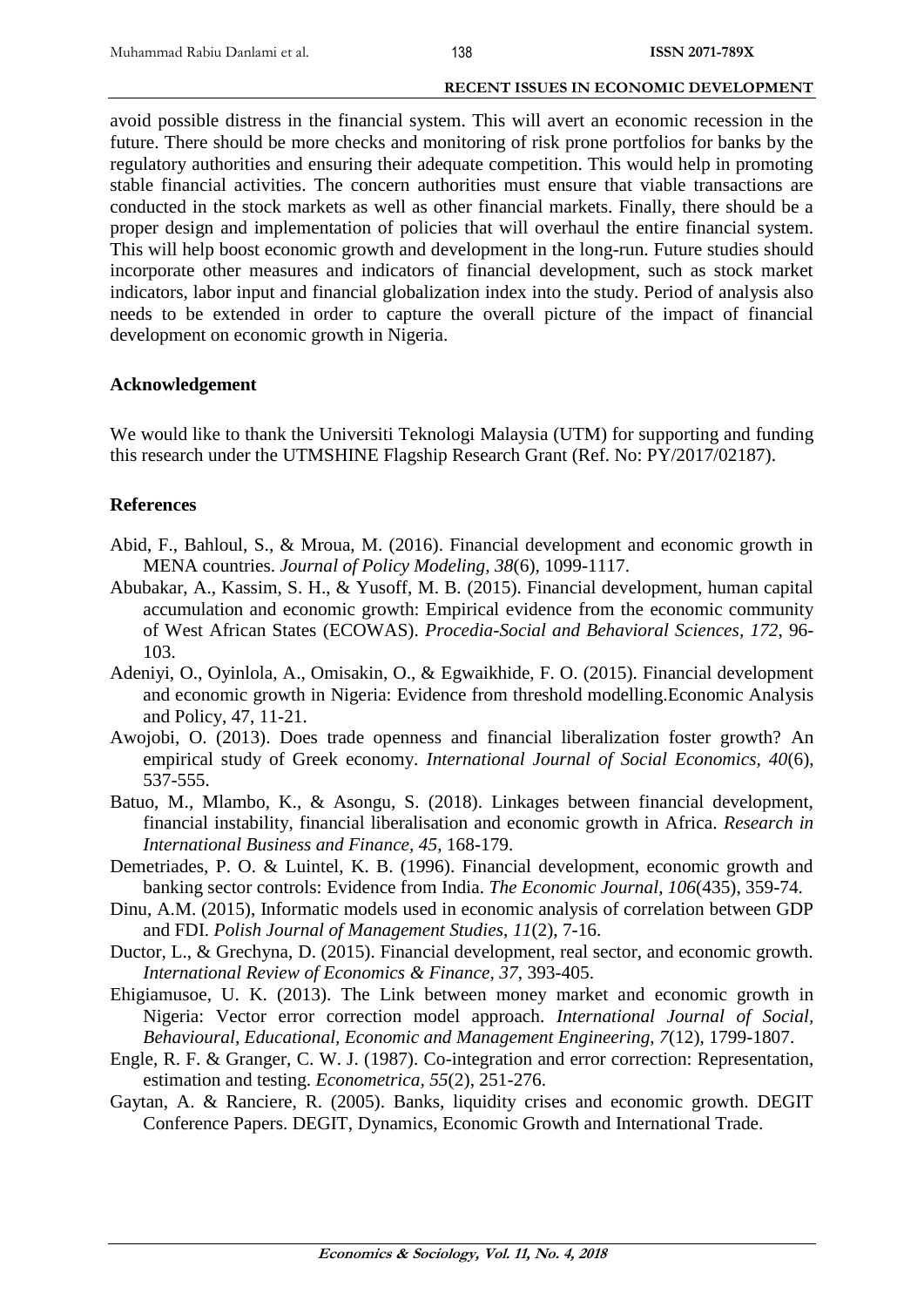- Gries, T., Kraft, M. & Meierrieks, D. (2009). Linkages between financial deepening, trade openness, and economic development: Causality evidence from sub-Saharan Africa. *World Development, 37*(12), 1849-1860.
- Ibrahim, H., Xiang, N., Nik Azman, N., & Zulkafli, A. (2018). Comparative study on board structure and performance between domestic and foreign banks in Malaysia. *Economics, Management And Sustainability, 3*(2), 42-59. doi:10.14254/jems.2018.3-2.4.
- Ibrahim, M. H. (2007). The role of the financial sector in economic development: The Malaysian case. *International Review of Economics, 54*(4), 463-483.
- Inekwe, J. N., Jin, Y., & Valenzuela, M. R. (2018). The effects of financial distress: Evidence from US GDP growth. *Economic Modelling, 72*, 8-21.
- Kagochi, J. M., Al Nasser, O. M. & Kebede, E. (2013). Does financial development hold the key to economic growth? The case of sub-Saharan Africa. *The Journal of Developing Areas*, *47*(2), 61-79.
- Kasperowicz, R. (2015). Economic growth and CO2 emissions: The ECM analysis. *Journal of International Studies*, *8*(3), 91-98.
- Kim, D. W., Yu, J. S., & Hassan, M. K. (2018). Financial inclusion and economic growth in OIC countries*. Research in International Business and Finance*, *43*, 1-14.
- Lanne, M., Lütkepohl, H. & Saikkonen, P. (2002). Comparison of unit root tests for time series with level shifts*. Journal of Time Series Analysis*, *23*(6), 667-685.
- Levine, R., Loayza, N. & Beck, T. (2000). Financial intermediation and growth: Causality and causes*. Journal of Monetary Economics*, *46*(1), 31-77.
- Loayza, N. & Ranciere, R. (2006). Financial development, financial fragility, and growth. *Journal of Money, Credit, and Banking*, *38*(4), 1051-1076.
- Lucas, R. E. (1988). On the mechanics of economic development. *Journal of Monetary Economics*, *22*(1), 3-42.
- Luintel, K. B. & Khan, M. (1999). A quantitative reassessment of the finance-growth nexus: Evidence from a multivariate VAR. *Journal of Development Economics*, *60*(2), 381-405.
- Luintel, K. B., Khan, M., Leon-Gonzalez, R., & Li, G. (2016). Financial development, structure and growth: New data, method and results. *Journal of International Financial Markets*, *Institutions and Money, 43*, 95-112.
- McKinnon, R. I. (1973). Money and capital in economic development: Brookings Institution Press.
- Milovic, N., Jocovic, M. (2017). Impact of Foreign Direct Investment on Competitiveness of Montenegrin Economy. *Transformations in Business & Economics*, *16*(1) (40), 222-232.
- National Bureau of Statistics. (2014). Nigeria Gross Domestic Report, Quarter Three. Retrieved February 10, 2015, from http://www.nigerianstat.gov.ng/
- Neaime, S., & Gaysset, I. (2018). Financial inclusion and stability in MENA: Evidence from poverty and inequality. *Finance Research Letters, 24*, 230-237.
- Nwosa, P. I., Agbeluyi, A. M. & Saibu, O. M. (2011). Causal relationships between financial developments, foreign direct investment and economic growth. *International Journal of Business Administration*, *2*(4), 93-102.
- Ogujiuba, K. & Obiechina, M. E. (2011). Financial sector reforms in Nigeria: Issues and challenges. *International Journal of Business and Management*, *6*(6), 222-233.
- Ohanyan G., Androniceanu, A. (2017). Evaluation of IMF program effects on employment in the EU, *Acta Oeconomica*, *67*(3), 311-332.
- Ohwofasa, B. O. & Aiyedogbon, J. O. C. P. (2013). Financial deepening and economic growth in Nigeria, 1986-2011: An empirical investigation. *Journal of Economics and Development Studies*, *1*(1), 24-42.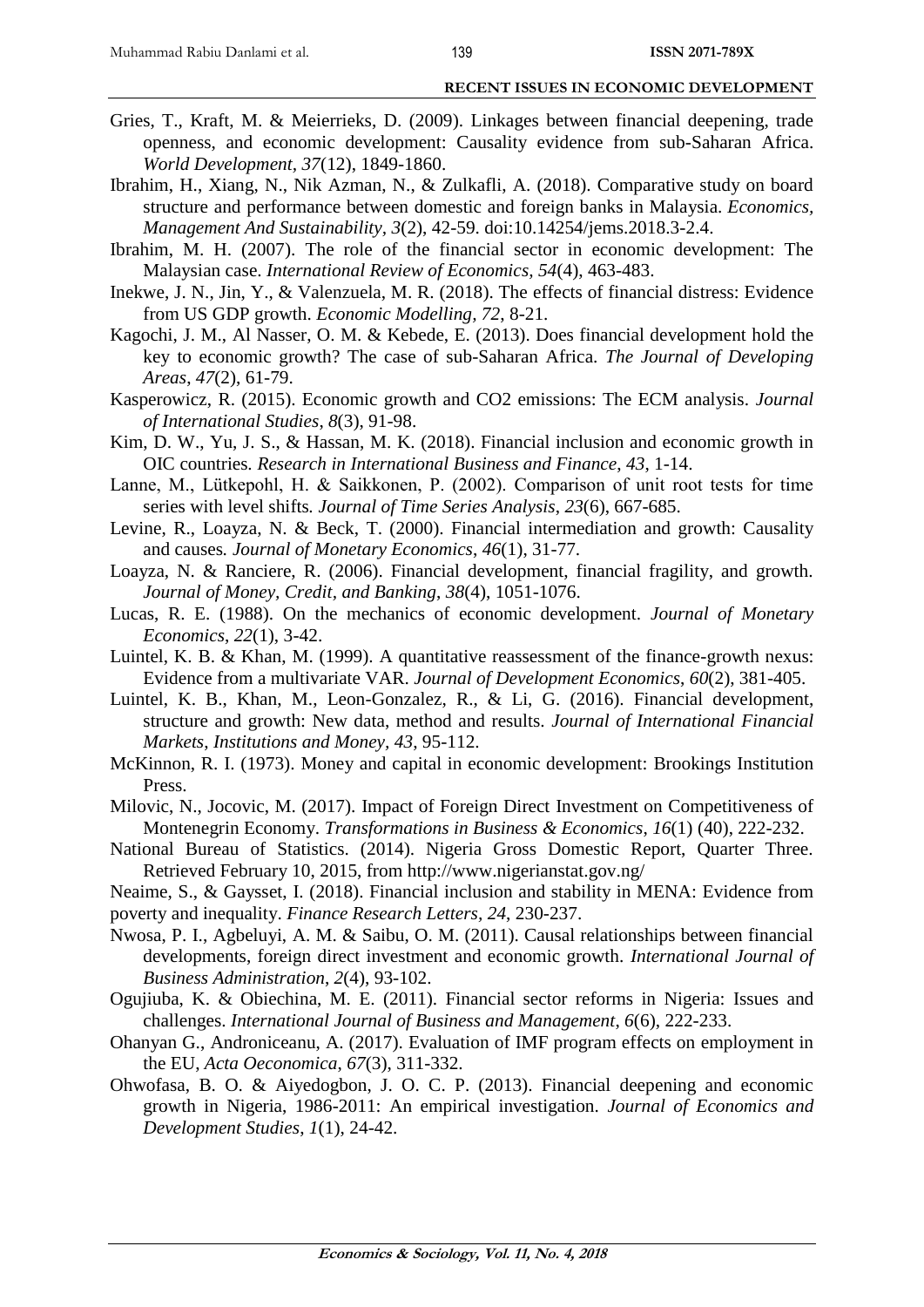- Onyusheva, I., Thammashote, L., & Kot, S. (2018), ASEAN: Problems of regional integration. *Espacios, 39*(36). Retrieved February 10, 2018, from https://www.revistaespacios.com
- Osundina, K. C. & Osundina, J. A. (2014). Capital accumulation, savings and economic growth of a nation: Evidence from Nigeria. *Global institute of research and Education 3*(3), 151-155.
- Ouattara, B. (2004). Foreign Aid and Fiscal Policy in Senegal: Mimeo University of Manchester Manchester.
- Owusu, E. L. & Odhiambo, N. M. (2012). The role of financial liberalization in Nigeria: A review of key policy issues. *Economics, Management, and Financial Markets*, *7*(3), 89- 107.
- Patrick, H. T. (1966). Financial development and economic growth in underdeveloped countries. *Economic Development and Cultural Change*, *14*(2), 174- 189.
- Pesaran, M. H., Shin, Y. & Smith, R. J. (2001). Bounds testing approaches to the analysis of level relationships. *Journal of applied econometrics*, *16*(3), 289-326.
- Pietrucha, J., & Acedański, J. (2017). Financial depth and post-2008 change of GDP. *Equilibrium. Quarterly Journal of Economics and Economic Policy, 12*(3), 469–482. https://doi.org/10.24136/eq.v12i3.25.
- Pradhan, R. P., Arvin, M. B., & Bahmani, S. (2018). Are innovation and financial development causative factors in economic growth? Evidence from a panel granger causality test. *Technological Forecasting and Social Change*, *132*, 130-142.
- Rahim, N. H. A. & Abedin, N. F. Z. (2014). Trade liberalisation, financial development and growth in Malaysia. *International Proceedings of Economics Development and Research*, *74*(7), 38-42.
- Rajan, R. G. (1994). Why bank credit policies fluctuate: A theory and some evidence. *The Quarterly Journal of Economics*, *109*(2), 399-441.
- Robin, I., Salim, R., & Bloch, H. (2018). Financial performance of commercial banks in the post-reform era: Further evidence from Bangladesh. *Economic Analysis and Policy*, *58*, 43-54.
- Saikkonen, P. & Lütkepohl, H. (2002). Testing for a unit root in a time series with a level shift at unknown time*. Econometric Theory*, *18*(02), 313-348.
- Samargandi, N., & Kutan, A. M. (2016). Private credit spill overs and economic growth: Evidence from BRICS countries. *Journal of International Financial Markets, Institutions and Money, 44*, 56-84.
- Schumpeter, J. A. (1911). The Theory of Economic Development. Cambridge, MA: Harvard University Press.
- Simionescu, M. (2016). Quarterly inflation rate target and forecasts in Romania. *Economics, Management and Sustainability, 1*(1), 6-13. doi:10.14254/jems.2016.1-1.1.
- Simionescu, M., Balcerzak, A., Bilan, Y., & Kotásková, A. (2018). The impact of money on output in Czech Republic and Romania. *Journal of Business Economics and Management*, *19*(1), 20-41. https://doi.org/10.3846/jbem.2018.1480.
- Simionescu, M., Ciuiu, D., Bilan, Y., & Strielkowski, W. (2016). GDP and net migration in some eastern and south-eastern countries of Europe. A panel data and Bayesian approach. *Montenegrin Journal of Economics*, *12*(2), 161-175. doi:10.14254/1800-5845.2016/12- 1/10
- Shaw, E. S. (1973). Financial Deepening in Economic Development. New York: Oxford University Press.
- Solow, R. M. (1956). A Contribution to the theory of economic growth. *The Quarterly Journal of Economics, 70*(1), 65-94.